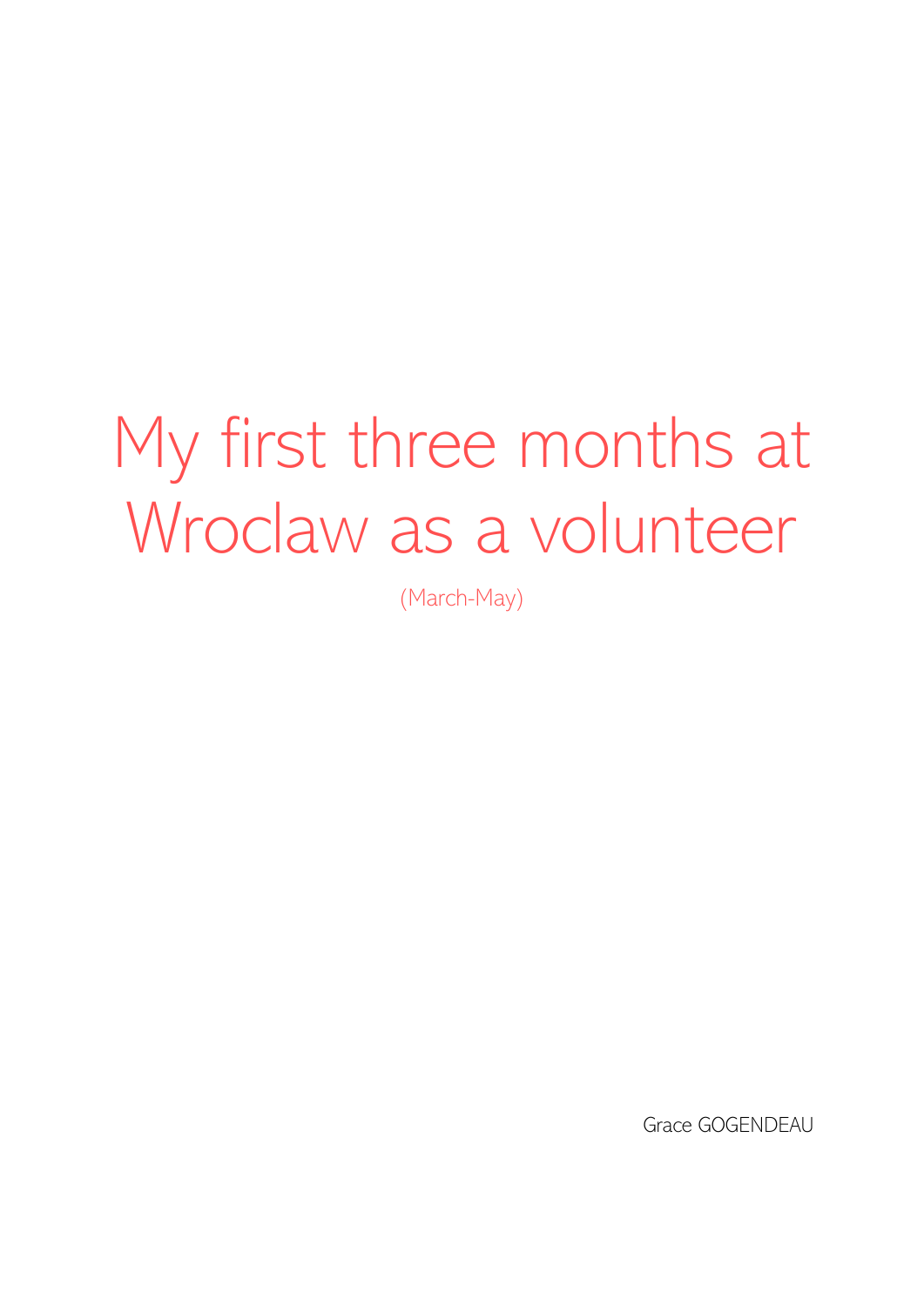## MARCH

### « MY FIRST STEPS, MY NEW LIFE IN WROCLAW »

Grace's adventure as a volunteer, in Wroclaw, began on March 1, 2019.

#### My life as a volunteer :

The installation, the meeting with my roommates and especially Popi with whom I share my room, with the other volunteers, with the coordinators, my mentor . Everything went super well !

The city is just superb, very dynamic, it felt like home from the first days.

I was also able to meet my family that I hadn't seen in about 8 years.



*Popi and me*



*Presents of my children and teachers*

#### In my kindergarten:

My Kindergarten that is nr°104, and I work with children that they are 4-5 years old.

What I remember from this first month is my first meeting on March 12th in my kindergarten with my little "Kubusie", my two Teacher, Ivona and Honorata, and the people working in the establishment. Indeed, I was immediately very well received (singing, gifts), integrating in the programming of the days and accepted by the children and parents.

The two weeks that followed for me were more about observation and get to know better the children. I mainly did activities that fitted with their interests. For example, children often ask me for drawings to color, origami (frog, dog), crowns. Teachers thtat knew my artistic strengths didn't hesitate to call me as for example the art craft of a special spring crown or decorate the class for the occasion.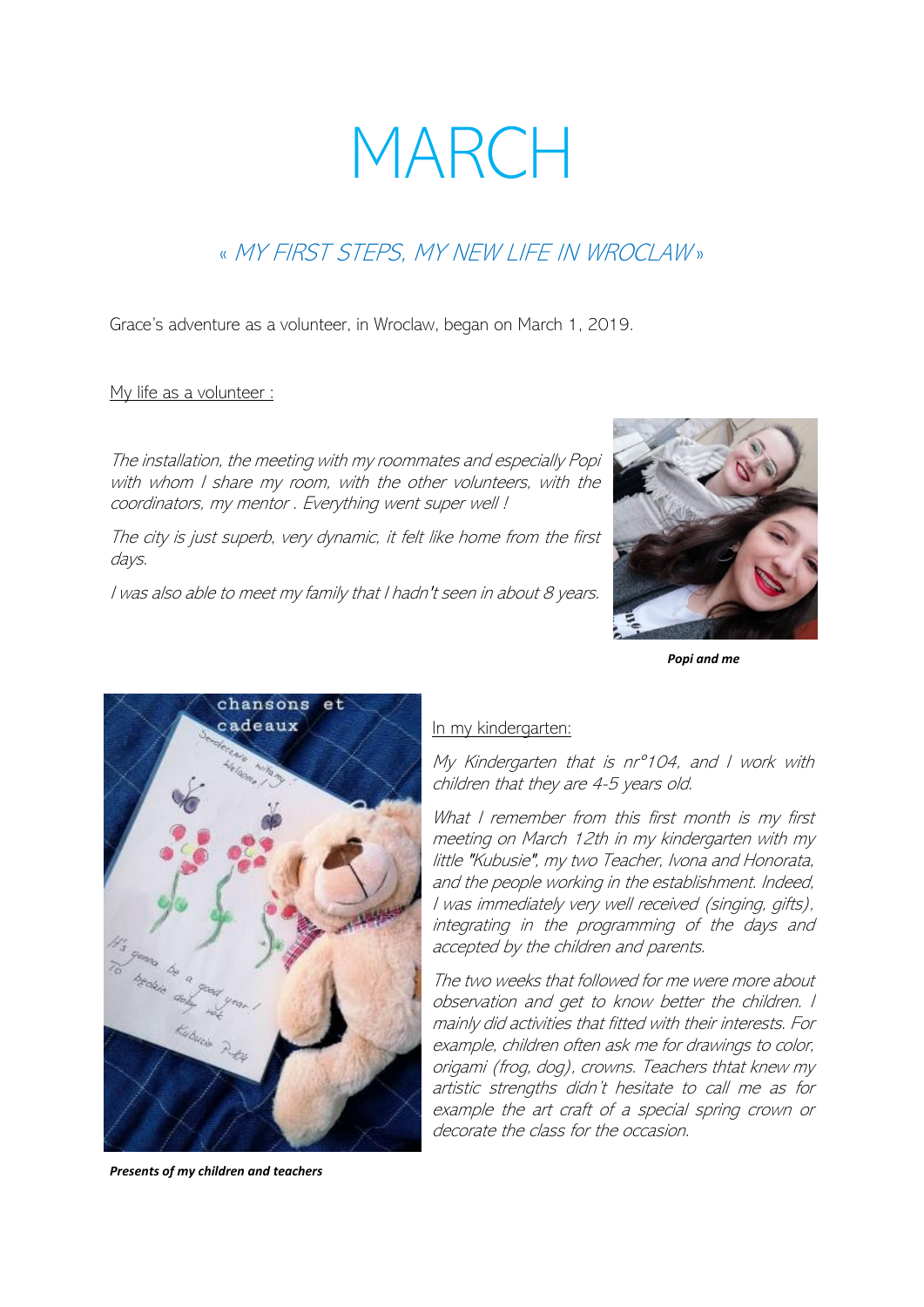The only activity I organized was the flower pot decoration as a result of the "planting" lesson.



Conclusion of this first month: despite apprehensions I quickly felt like home, with a new family. If I have to say three words about this month it would be:

## ADVENTURE – MEETING - HAPPINESS

## APRIL

## « SECOND MONTH, CONFIRMATION OF MY CHOICES »

This month was special. It can be separated in three times :

➔ 1st time : arrival trainning in Warsaw (1.04 – 7.04. 2019)

This week was rich in : meeting new volunteers, discovering a new city, knowledge (culture, volunteering, etc.), games. It was a very good experience, because it's the occasion to meet many volunteers of different countries in different part of Poland.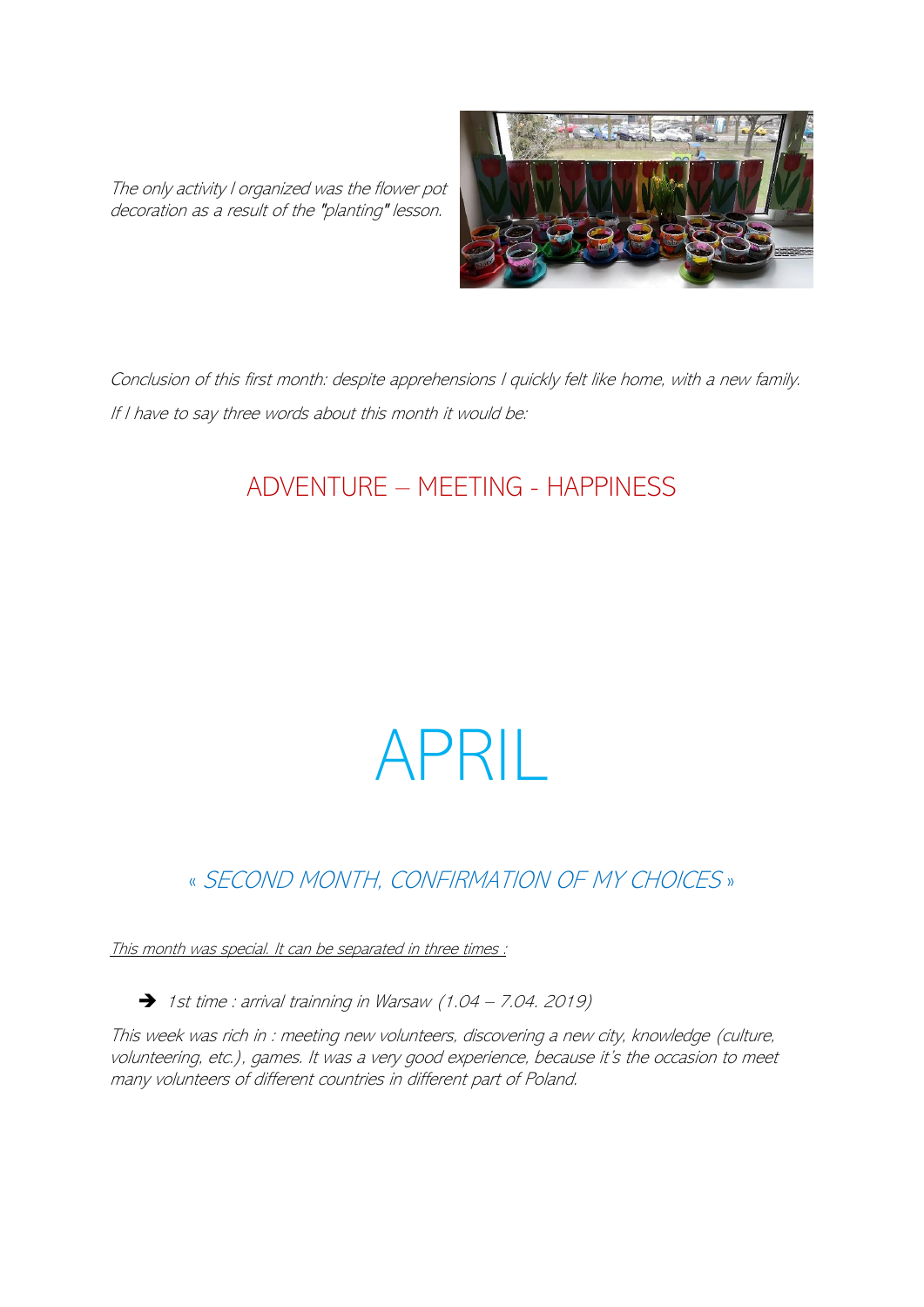

*Group of Arrival Trainning*

 $\rightarrow$  2<sup>nd</sup> time : strike

Hardly the adventure of the EVS started, we could not go in our kindergarten because the teachers were in strike, and this lasted for 3 weeks. At the place the organization Prom organise different workshops on different topics (Mandalas ; Intercultural communications ; etc), it's a good idea for meeting other people (because we work in groups) and learn about new topics.



#### ➔ 3rd time : Go for the kindergarten

Going to the job after almost a month, it was a great pleasure, because I really attached myself to all these children. For this occasion, I cooked french food, « Rose des sables » : cornflakes and chocolate



*Roses des Sables for my kids for the 1st day after the end of strike*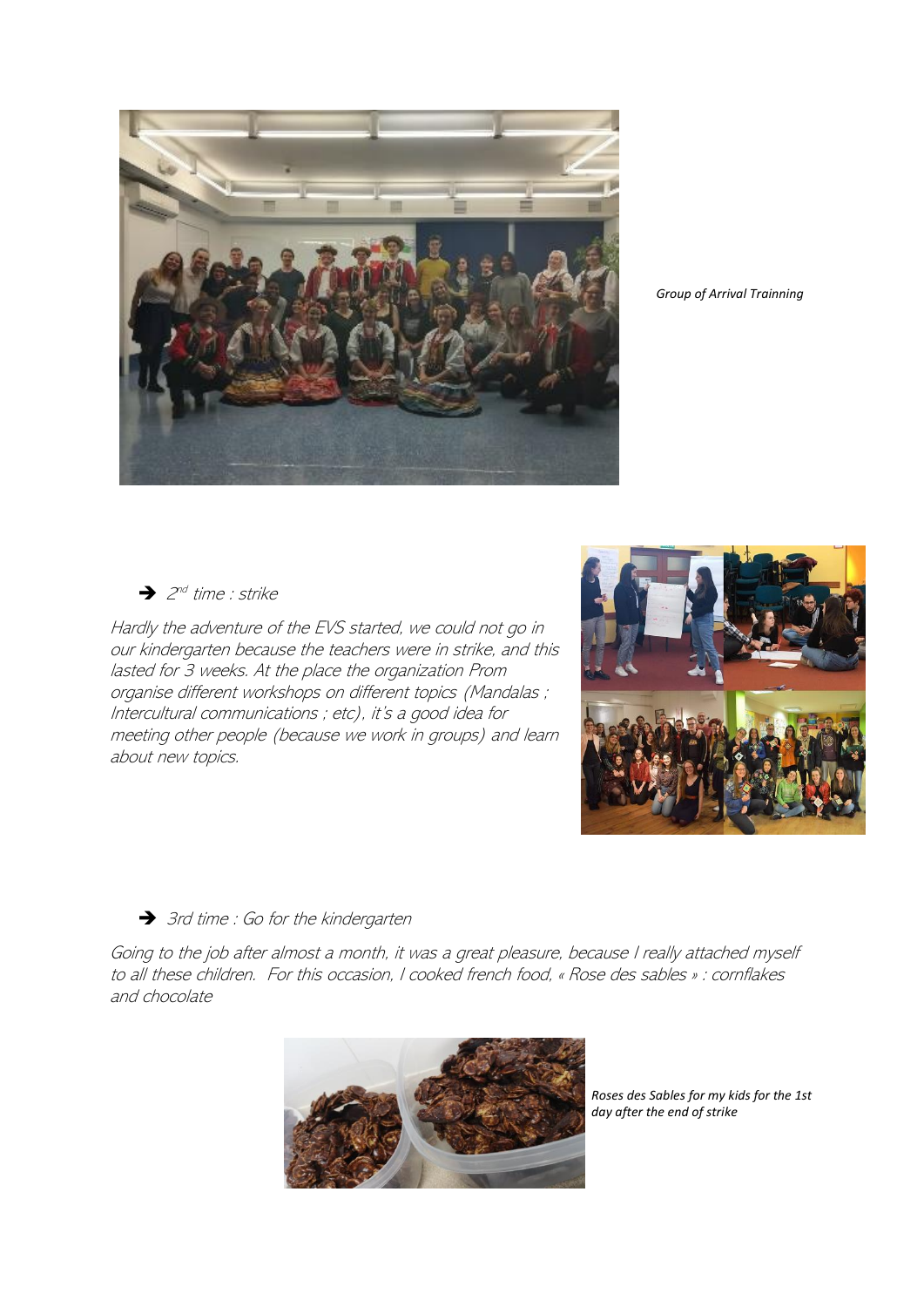Others :

As for the flat and our organization, we had to make things clear several times (discussion between flatmates, talk to the mentors/coordinators, etc) because we don't have the same notions concerning the cleaning for example. But it's a part of the game of the volunteering .

This month I was also in Krakow to see my Spanish roommate from Warsaw (in the arrivaltrainning)with Popi and after celebrate the Polish Easter with my family.



*With Volounteer meet in Warsaw (Barbara) and Popi – Krakow*



*Polish Easter Eggs*

#### Conclusion of this second month :

This month was enriching as many new meetings, confirmations of friendships, the discovery of new cities, and I realized that I love the Polish culture, that I made the right choice to stop my studies to live this experience and I even plan to stay there after.

## PERSONAL ENRICHMENT – FUTURE – FRIENDSHIP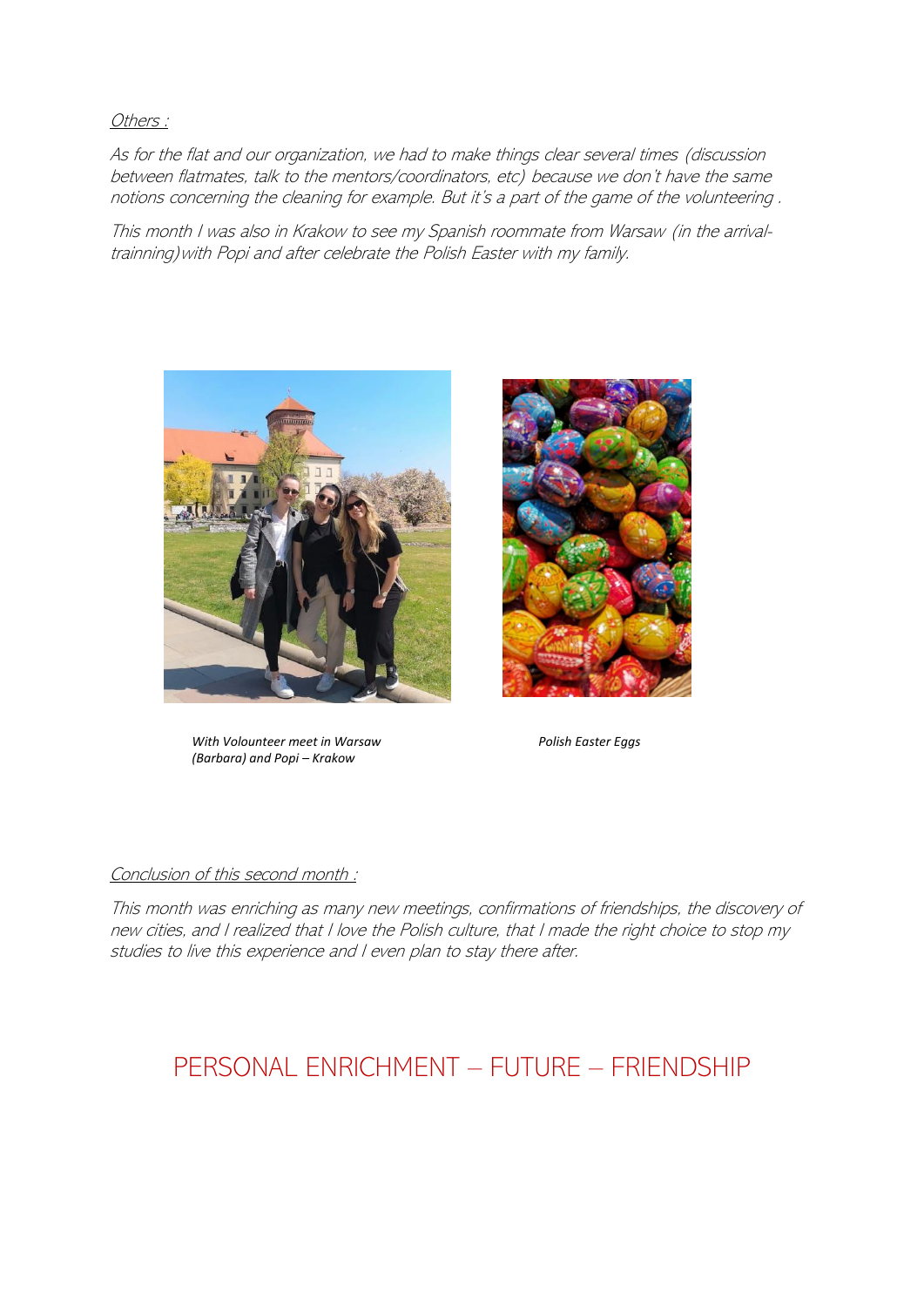

This month is placed under the sign of Europe.

This month of May start by a travelling to Berlin, with four other volunteers. And during this days, we meet a volunteer that we met in our arrival-trainning.

I have never been in this city before, and the geographic place of Wroclaw is very good for travelling. I have already planned my next trip, to Sweden in June.





This month continued with my participation (with other volunteers) in the European's Day on 26 May, where Prom had a stand to present the EVS. It was very interesting to be able to present, to exchange about our volunteering but also our countries with young and old people.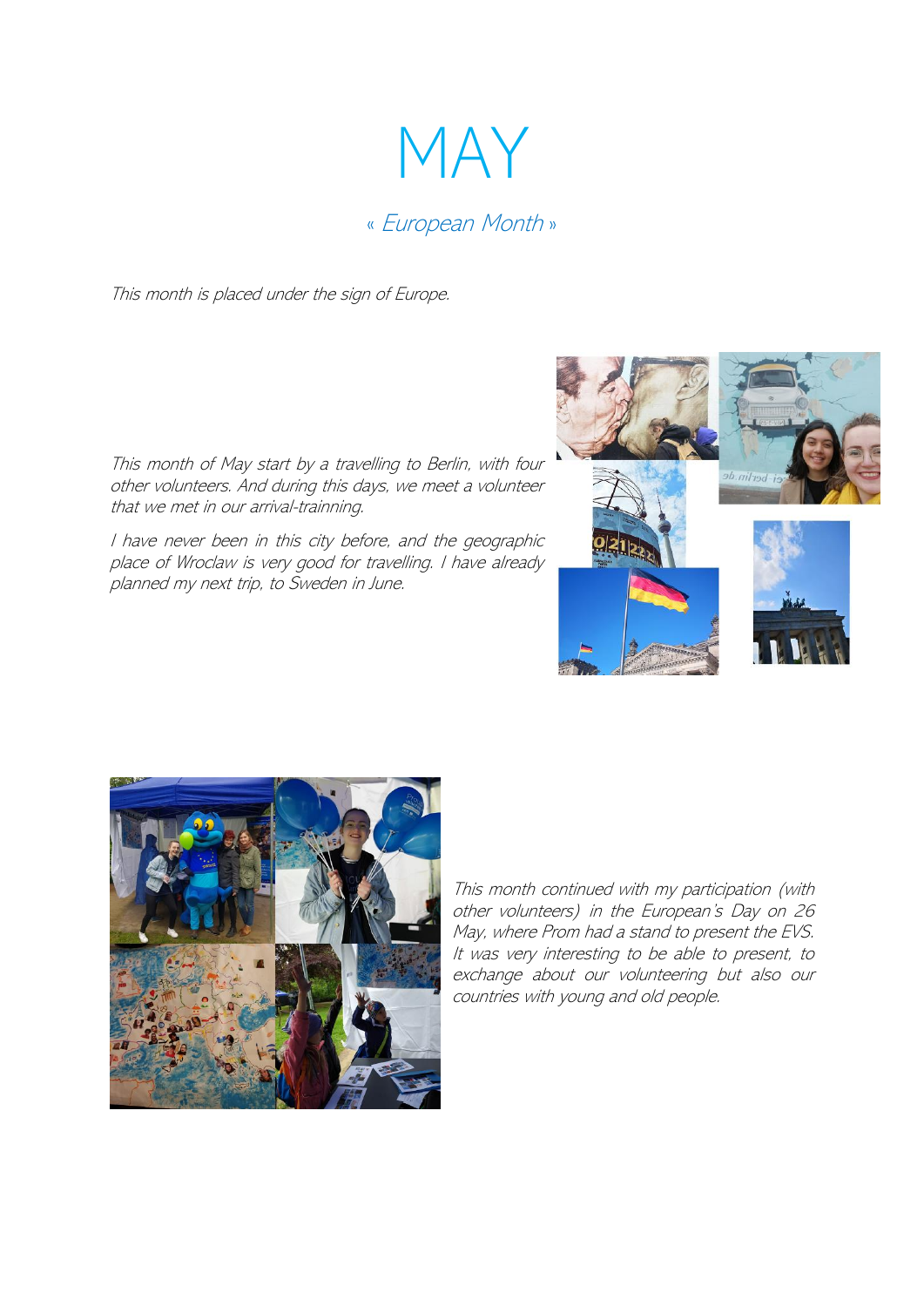And at the end of this month I also made a presentation of France to my class and another class, with a bonus tasting of French pancakes « Crêpes », which we didn't have to wait long time to taste them !!





This month was also Mother's Day, so I organized two activities : - French poem (with a Polish translation) with a decorative frame - A hanging paper flower

I did also another activity for the agility of cutting, coloring the duck



#### Conclusion of this third month :

This month was very nice because I had many opportunities to know Europe, other organisations, know the traditional polish mother's day, and the best day of this month was when I presented my country, because children were very enthousiastic.

## EUROPE- PRESENTATION- CONVERSATION